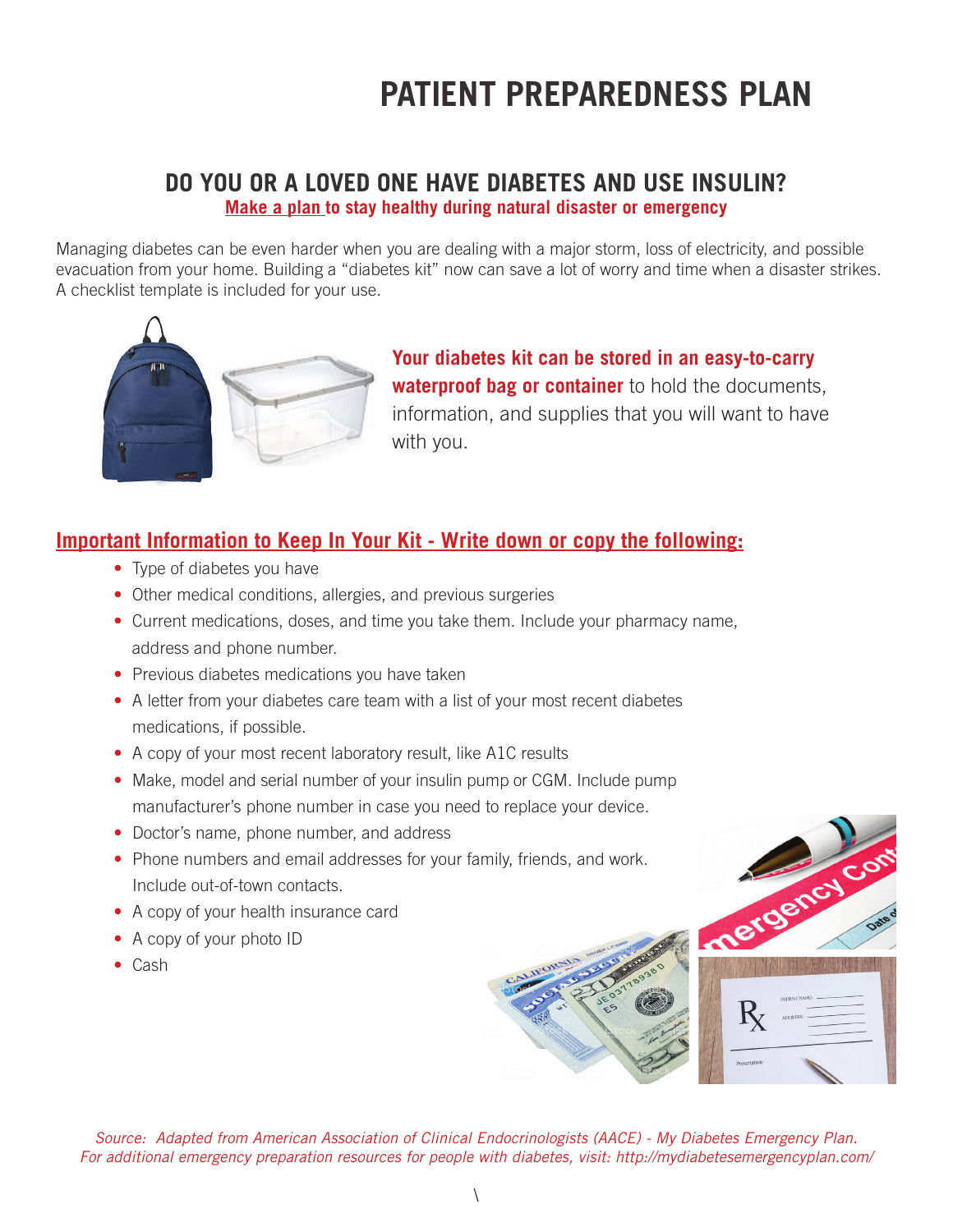## **Diabetes Supplies**

• Additional week supply (or more) of all medications, including insulin and Glucagon, if prescribed.



**If you lose power and you have unused insulin, don't throw it out! In an emergency, it is okay to use expired or non-refrigerated insulin.** 



- Protect your insulin pump from water.
- Supplies to check your blood sugar, like testing strips and lancets. Don't forget extra batteries!
- Extra supplies for insulin pump or CGM
- Cooler and reusable cold packs
	- Note: Do NOT use dry ice and do not freeze the medication
- Empty plastic bottle or sharps container to safely carry syringes, needles and lancets
- Items to treat high blood sugar such as pump supplies (infusion sets) and/or syringes
- Items to treat low blood sugar (hypoglycemia), like:
	-
	- Juice Hard candy (not sugar-free)
	- Regular soda Glucose tablets
	- Honey Glucagon
- **Other Supplies to Pack**
	-
- 
- 2-day supply of non-perishable ready-to-go food, like:
- Pre-packaged tuna, beans, cheese and cracker snacks etc.
- Nuts or nut butters
- High-fiber/protein granola bars
- Dried fruits
- Anything according to dietary restrictions
- A 3-day supply of bottled water (or more)
- Pen/pencil and notepad to record blood sugar, other test results and any new signs/symptoms
- First aid supplies like bandages, cotton swabs, and antibiotic ointments or creams
- Extra clothing, including socks and undergarments
- Cell phone and charging supplies for phone and pump including battery pack
- Flashlight and batteries

#### **Other Recommendations**

- Make sure that all your vaccinations are up-to-date.
- Choose a meeting place with your family in case you are separated. Write down location and include in your kit.
- Wear a medical ID or medical alert bracelet or other form of identification in case you are evacuated to a relief shelter.
- For children, write down name of school, address and phone number.

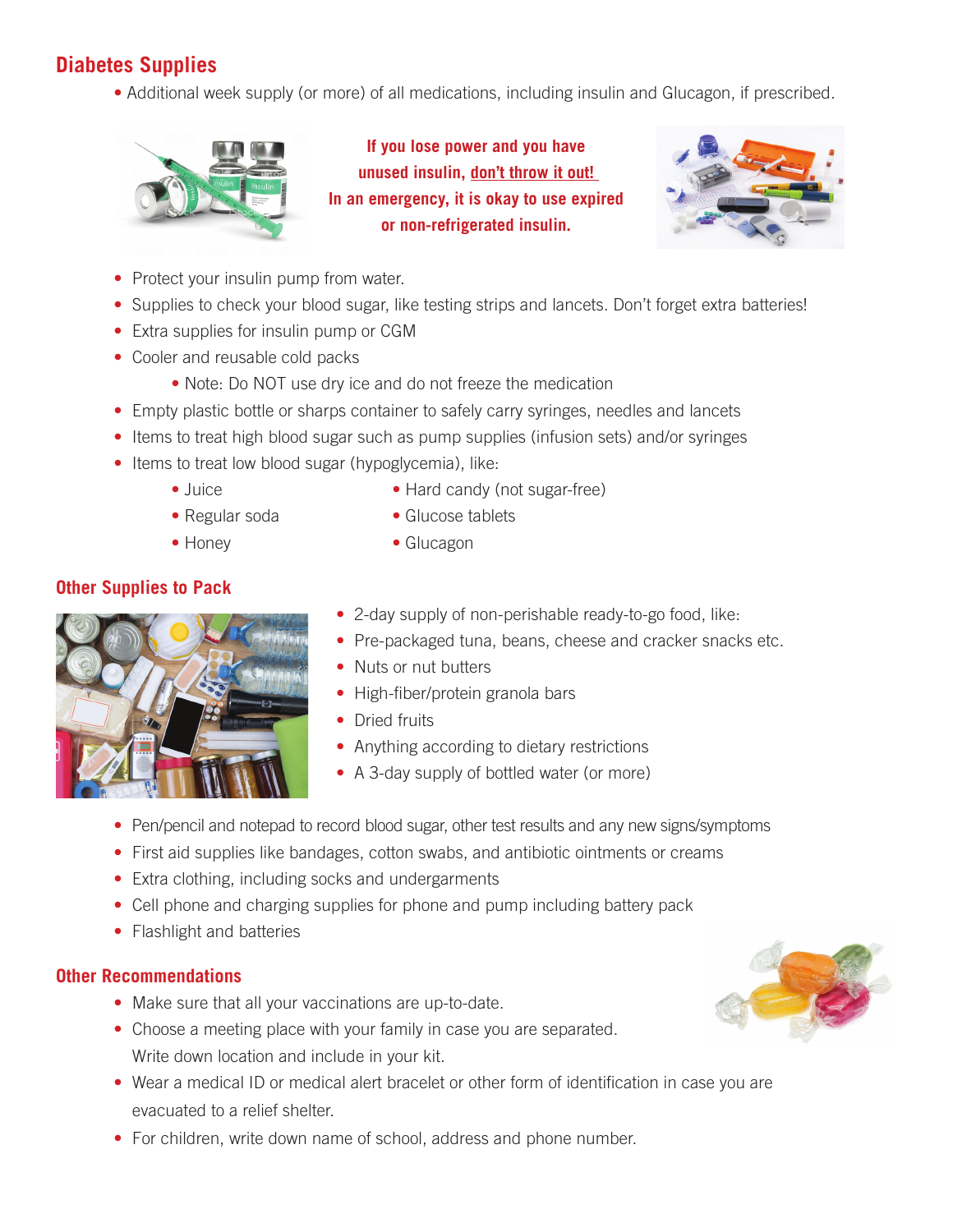| <b>Checklist</b>                                                                                                                                |                                     |  |
|-------------------------------------------------------------------------------------------------------------------------------------------------|-------------------------------------|--|
| Important Information to Keep in Your Kit - Write down or copy the following:                                                                   | <b>Check if</b><br><b>Completed</b> |  |
| Type of diabetes you have                                                                                                                       |                                     |  |
| Other medical conditions, allergies, and previous surgeries                                                                                     |                                     |  |
| Current medications, doses, and time you take them. Include your pharmacy name,<br>address and phone number.                                    |                                     |  |
| Previous diabetes medications you have taken                                                                                                    |                                     |  |
| A letter from your diabetes care team with a list of your most recent diabetes medications, if possible.                                        |                                     |  |
| A copy of your most recent laboratory result, like A1C results                                                                                  |                                     |  |
| Make, model and serial number of your insulin pump or CGM. Include pump manufacturer's<br>phone number in case you need to replace your device. |                                     |  |
| Doctor's name, phone number, and address                                                                                                        |                                     |  |
| Phone numbers and email addresses for your family, friends, and work. Include out-of-town contacts.                                             |                                     |  |
| A copy of your health insurance card                                                                                                            |                                     |  |
| A copy of your photo ID                                                                                                                         |                                     |  |
| Cash                                                                                                                                            |                                     |  |
| <b>Diabetes Supplies</b>                                                                                                                        |                                     |  |
| Additional week supply (or more) of all medications, including insulin and Glucagon, if prescribed.                                             |                                     |  |
| Supplies to check your blood sugar, like testing strips and lancets. Don't forget extra batteries!                                              |                                     |  |
| Extra supplies for insulin pump or CGM                                                                                                          |                                     |  |
| Cooler and reusable cold packs: Note: Do NOT use dry ice and do not freeze the medication                                                       |                                     |  |
| Empty plastic bottle or sharps container to safely carry syringes, needles and lancets                                                          |                                     |  |
| Items to treat high blood sugar such as pump supplies (infusion sets) and/or syringes                                                           |                                     |  |
| Items to treat low blood sugar (hypoglycemia), like: Juice, regular soda, honey, hard candy<br>Glucose tablets, Glucagon                        |                                     |  |
| Document for others that identifies specific signs of high and low blood sugar.                                                                 |                                     |  |
| Helpful if a person is unable to communicate, signs can be mistaken for drug or alcohol intoxication.                                           |                                     |  |
| <b>Other Supplies to Pack</b>                                                                                                                   |                                     |  |
| 2-day supply of non-perishable ready-to-go food, like: Pre-packaged tuna, beans, cheese and cracker                                             |                                     |  |
| snacks; nuts or nut butters; high fiber cereals; high-fiber/protein granola bars; dried fruits; anything<br>according to dietary restrictions   |                                     |  |
| A 3-day supply of bottled water (or more)                                                                                                       |                                     |  |
| Pen/pencil and notepad to record blood sugar, other test results and any new signs/symptoms                                                     |                                     |  |
| First aid supplies like bandages, cotton swabs, and antibiotic ointments or creams                                                              |                                     |  |
| Extra clothing, including socks and undergarments                                                                                               |                                     |  |
| Cell phone and charging supplies for phone and pump including battery pack                                                                      |                                     |  |
| Flashlight and batteries                                                                                                                        |                                     |  |